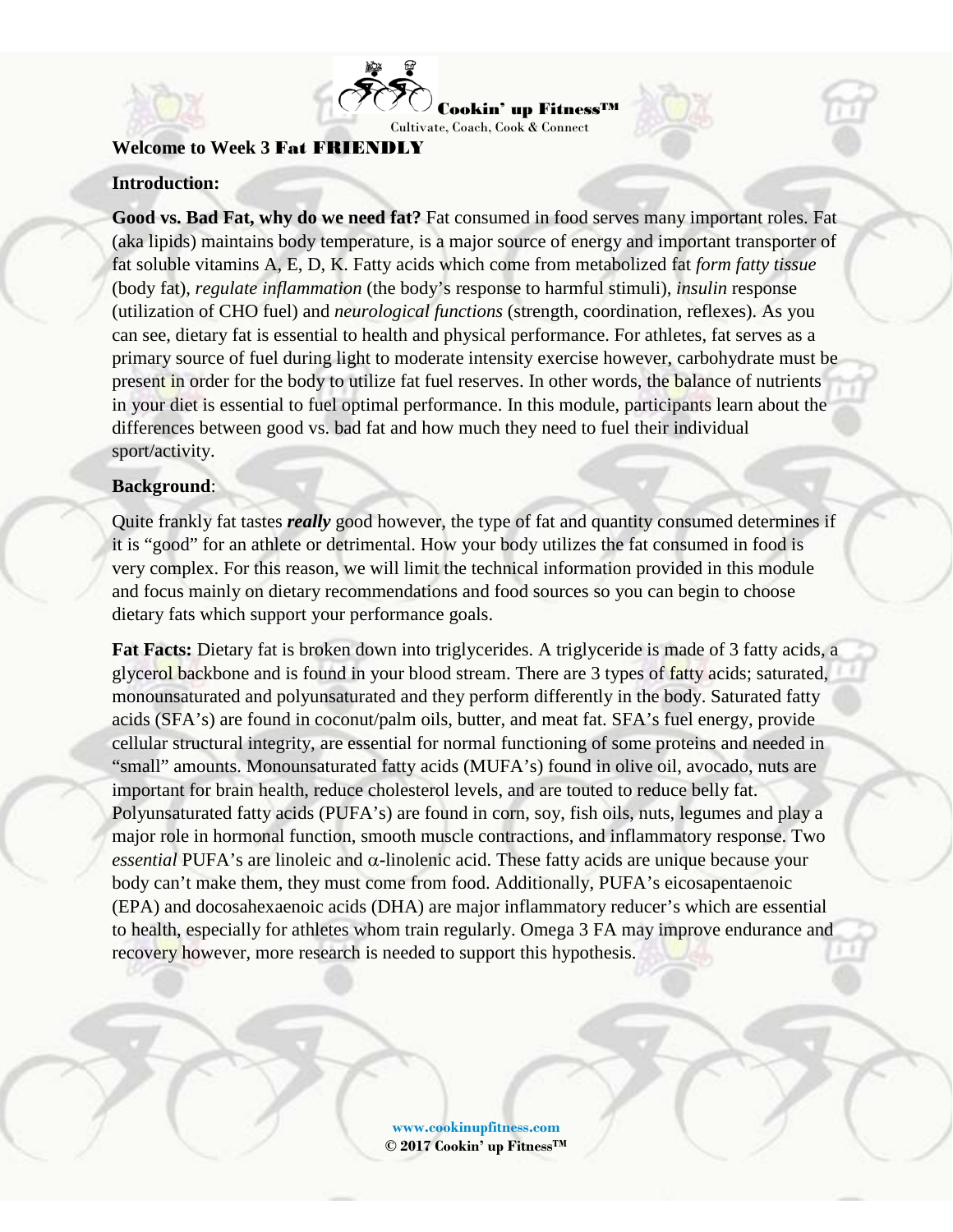

#### **Week 3 Focus:**

- 1. Review total fat (TF), saturated fat (SF), MUFA, PUFA (linoleic/α**-**linolenic, Omega 3 EPA:DHA) intake results from week 1 food log *(We encourage participants to continue to log food into the USDA SuperTracker 3 to 4 days each week to evaluate changes and make adjustments)*
- 2. Calculate TF, SF fueling requirements based on individual sport/activity
- 3. Learn about Fat FRIENDLY anti-inflammatory food sources

**Week 3 Challenge:** Meet TF, SF, linoleic/α**-**linolenic, Omega 3 EPA:DHA goals within 5 to 10% of recommended range

Connect: To connect with us, follow us on Instagram. Direct message (DM) us for general questions about the Nutrition Basic Training program.

Coach: Individualized coaching is available. Select contact and send a brief note regarding the coaching or culinary service you are requesting.

**Week 3 Instructions:** This week each participate will complete 4 steps. First you will detect imbalances in TF, SF, linoleic/α**-**linolenic acids, Omega 3 EPA: DHA then begin to modify diet based on SportFit recommendations.

**Week 3 Tip:** Use the information in this module to improve your nutritional fitness. While fat has gotten a bad rap in the press, omega fats are essential to your health and well-being. Take time this week to think about the fat in your diet and begin transition toward healthier options *one step at a time*. If you need support contact us!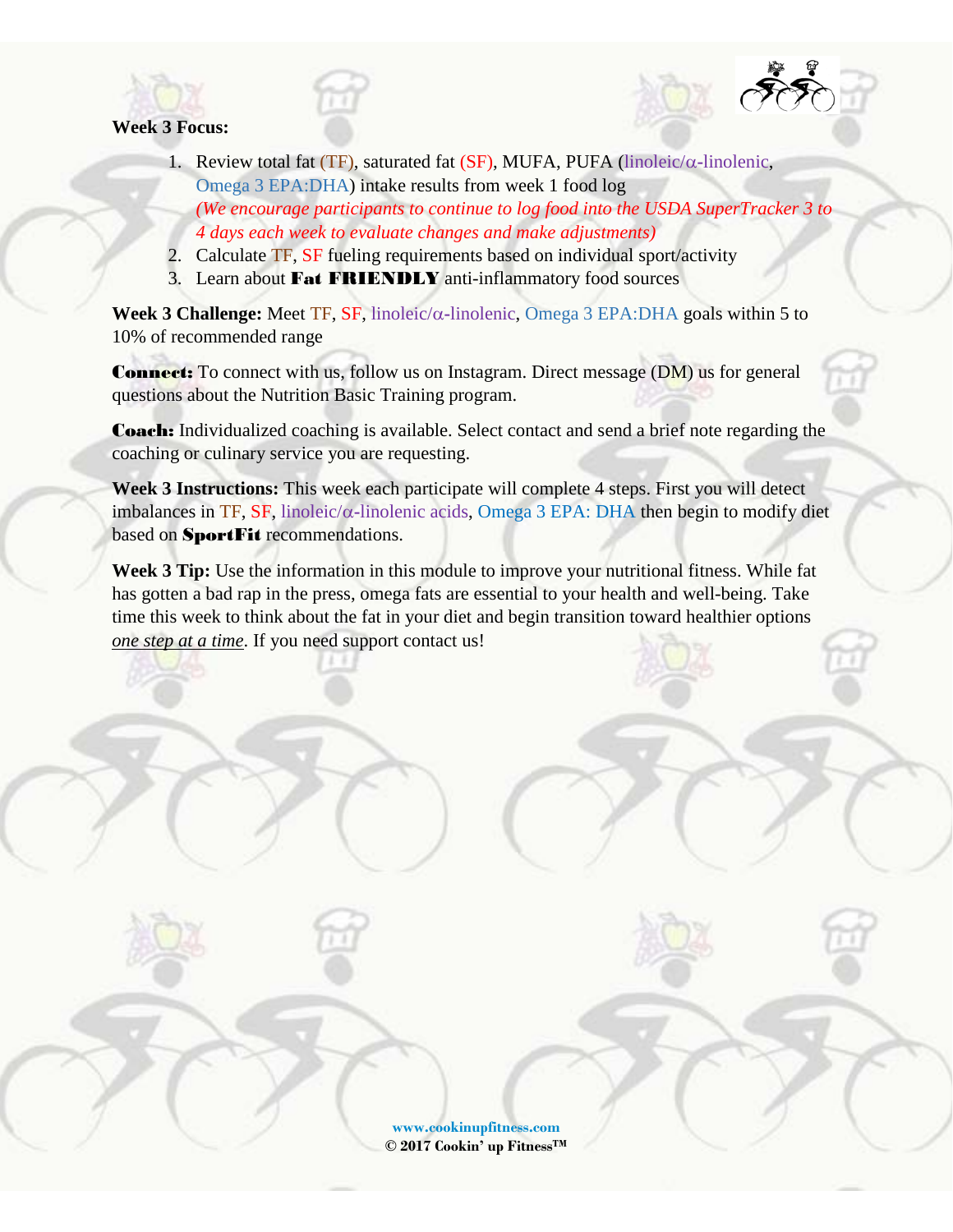# **Step 1: Go to USDA SuperTracker, pull the Nutrient Report and Review Results for TF, SF, PUFA's (linoleic,** α**-linolenic acid, Omega 3 EPA: DHA) food intake.**

**Instructions:** Go to the **USDA SuperTracker,** select "**My Reports, Nutrients Report"** and enter the date range of the food and beverage intake recorded from last week. Then select create report. You will see a report that looks similar to that shown below. Review the **Nutrient Report**  results for TF, SF, PUFA's (linoleic, α**-**linolenic acid, and Omega 3 EPA: DHA) as shown below from food record report.

# **Nutrients Report**



# KCSnyder's Nutrients Report 01/05/17 - 01/05/17

Your plan is based on a 2000 Calorie allowance.

| <b>Nutrients</b>                           | Target                          | <b>Average Eaten</b>            | <b>Status</b>                   |  |
|--------------------------------------------|---------------------------------|---------------------------------|---------------------------------|--|
| <b>⊞ Total Calories</b>                    | 2000 Calories                   | <b>1789 Calories</b>            | OK                              |  |
| $\Box$ Protein (g)***                      | 46 g                            | 86 a                            | OK                              |  |
| El Protein (% Calories)***                 | 10 - 35% Calories               | 19% Calories                    | OK                              |  |
| $\Box$ Carbohydrate (g)***                 | 130 <sub>g</sub>                | 191 <sub>g</sub>                | OK                              |  |
| El Carbohydrate (% Calories)***            | <b>45 - 65% Calories</b>        | 43% Calories                    | <b>Under</b>                    |  |
| <b>Dietary Fiber</b>                       | 25g                             | 36 a                            | OK                              |  |
| <b>□ Total Sugars</b>                      | <b>No Daily Target or Limit</b> | 62 <sub>g</sub>                 | <b>No Daily Target or Limit</b> |  |
| <b>EAdded Sugars</b>                       | < 50a                           | 11 <sub>g</sub>                 | OK                              |  |
| <b>El Total Fat</b>                        | 20 - 35% Calories               | 41% Calories                    | Over                            |  |
| <b>□ Saturated Fat</b>                     | < 10% Calories                  | 10% Calories                    | Over                            |  |
| <b>El Polyunsaturated Fat</b>              | <b>No Daily Target or Limit</b> | 9% Calories                     | <b>No Daily Target or Limit</b> |  |
| <b>El Monounsaturated Fat</b>              | No Daily Target or Limit/       | <b>No Daily Target or Limit</b> |                                 |  |
| El Linoleic Acid (g)***                    | 12 <sub>g</sub>                 | 18 g )                          | OK                              |  |
| El Linoleic Acid (% Calories)***           | 5 - 10% Calories                | <b>1% Calories</b>              | OK                              |  |
| <b>El α-Linolenic Acid (% Calories)***</b> | 0.6 - 1.2% Calories             | <b>0.5% Calories</b>            | <b>Under</b>                    |  |
| $\Box$ a-Linolenic Acid (g)***             | 1.1 <sub>g</sub>                | 0.9g                            | <b>Under</b>                    |  |
| El Omega 3 - EPA                           | No Daily Target of Limit        | 1 md                            | No Daily Target or Limit        |  |
| □ Omega 3 - DHA                            | No Daily Target or Limit        | 79 <sub>mg</sub>                | <b>No Daily Target or Limit</b> |  |

- $\rightarrow$  Review the average percent of  $(\mathbf{F})$ and  $(\mathbf{F})$  consumed over the 3 to 4 day period. You will compare this number to your personalized **TF** (g) and **SF** (g) goals calculated in **Step 2** as shown below.
- → Review the average **Linoleic/**α**-Linolenic** intake listed on your report. Did you meet the minimum recommended goal?
- → Review the average *Qmega 3 EPA: DHA* intake listed on your report. There is no general USDA goal for this category. Optimal intake grams will be given in **Step 2** as shown below.

**NOTE:** All fat recommendations will be provided in **grams** rather than percentages to allow for easy review of food labels. We will show you how to convert fat grams back to percentages in Step 2.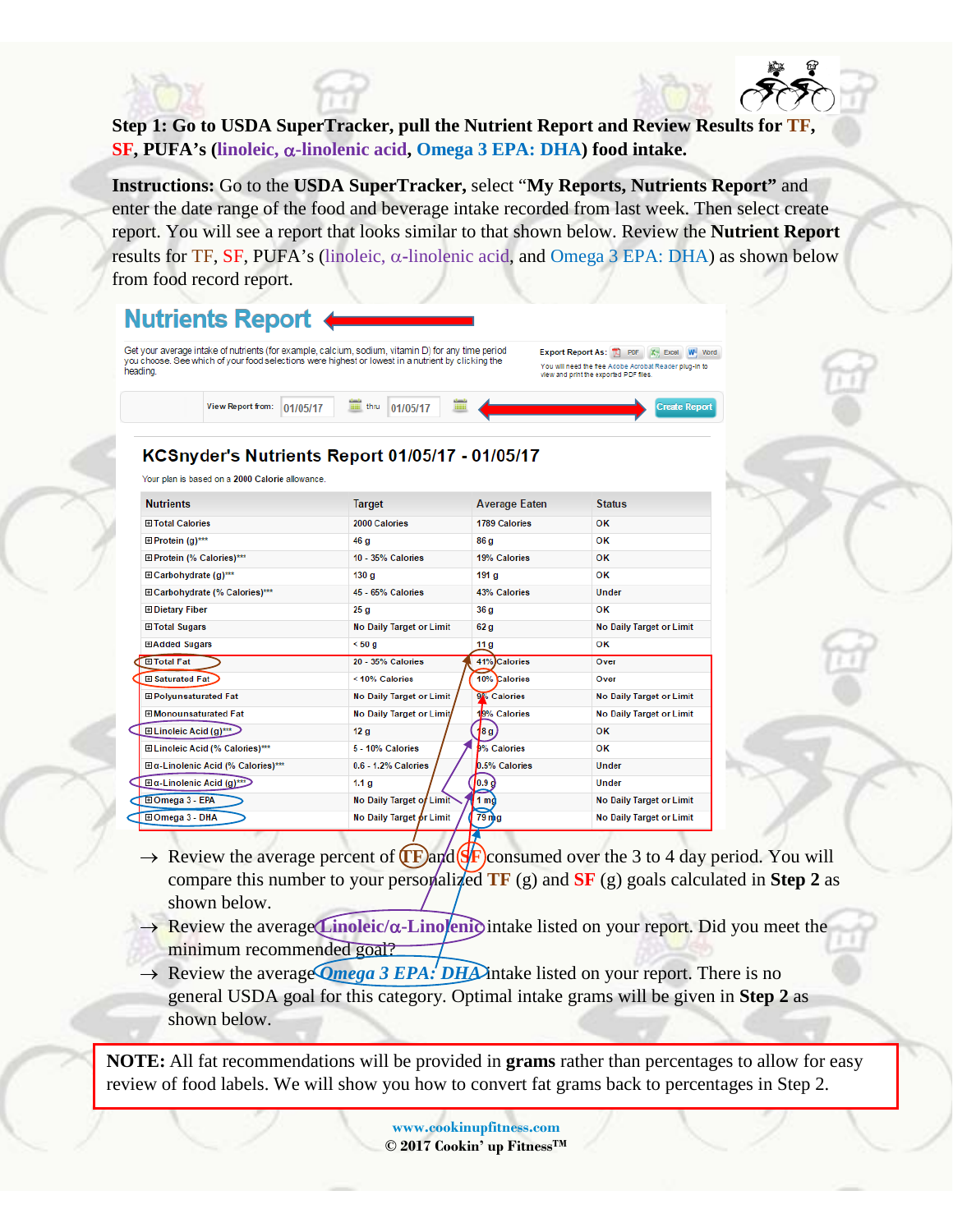



**Step 2: Calculate Dietary Fat Goals**

| <b>Table 1: Select Sport/Exercise</b>                                                                                                                                                                                         | <b>TF Factor</b>                  | <b>SF</b> Factor        |
|-------------------------------------------------------------------------------------------------------------------------------------------------------------------------------------------------------------------------------|-----------------------------------|-------------------------|
| General Activity/Training: 60 minutes/3 to 5 days/wk.                                                                                                                                                                         | <u>lg/kg/d</u>                    | 0.1 <sub>g</sub>        |
| <b>Moderate to High Intensity Sports (MHIS): soccer,</b>                                                                                                                                                                      | $1.0 \text{ up to } 1.5 \text{g}$ | $\overline{0.10}$ up to |
| hockey, tennis, basketball, swimming, sprinters (runners,                                                                                                                                                                     | /kg/d                             | 0.15g/kg/d              |
| cyclists, swimmers)                                                                                                                                                                                                           |                                   |                         |
| Low Endurance/High Precision: baseball, golf                                                                                                                                                                                  |                                   |                         |
| <b>Endurance Sports:</b> tri-athletes, distance                                                                                                                                                                               | 1.5 to $2g/kg/d$                  | $0.15$ to $0.2$         |
| runners/swimmers, road cyclists, ultra-athletes                                                                                                                                                                               |                                   | g/kg/d                  |
| Weight/Body Focused Sports: weight lifting, wregting,                                                                                                                                                                         | No less than $1g$                 | No less than            |
| martial arts, gymnastics, and figure skating                                                                                                                                                                                  | /kg/d                             | 0.1g/kg/d               |
| <b>Omega 3 EPA:DHA</b> general recommendations for ALL                                                                                                                                                                        |                                   | 1000 to 2000 mg/day     |
| athletes to improve endurance and recovery                                                                                                                                                                                    |                                   |                         |
| Note: Adapted from: 2015-2020 USDA Dietary Guidelines, Int. J Sport Nutr. Exerc, Metab. 2016; 23: 83-96,: Sports Nutrition, A Practice Manual for Professional 4th Ed. Dunford, 2006, Sport Nutrition: A review of the latest |                                   |                         |

guidelines for exercise and sport nutrition; Afr J Clin Nutr 2013;26(1):6-16

**Part 1:** Calculate your individualized  $TF \& SF$  (g) goals using the table above Step 1: Convert pounds to kilograms (take your body weight (lbs.) / 2.2) = kg body weight Step 2: Kg body weight  $x(TF)(s)$  (select from Table 1) =  $TF/g$  goal Step 3: Kg body weight  $x(SF)$  (select from Table 1) =  $SF/g$  goal

**REMINDER:** Transfer TF, SF, Omega 3 EPA:DHA goals to the "fats" section of your SportFit Nutrition Plan. The recommended linoleic,  $\alpha$ -linolenic acid goals are located on your SuperTracker Nutrients Report located under **"target"** shown in Step 1.

## **Example: Female 125 lb. Field Hockey Player**

Calculation 1: 125 lbs.  $/ 2.2 = 56.8$  kg Calculation 2: 56.8 kg body weight x **MHIS TF** (1.0 to 1.5 g) = 57 to 84 g/day Calculation 3: 56.8 kg body weight x **MHIS** SF (0.1 to  $0.15$  g) = 6 to 9 g/day

## **How to convert fat grams to a percentage of total calories:**

Fat (g) goal x 9 kcal/g/ total calorie goal

**Example** (Field Hockey Play):  $(57g)x$  9 kcal/g = 513 kcal/2000 kcals = 0.25 x 100 = 25% **Results:** 25% of daily calories consumed come from total fat intake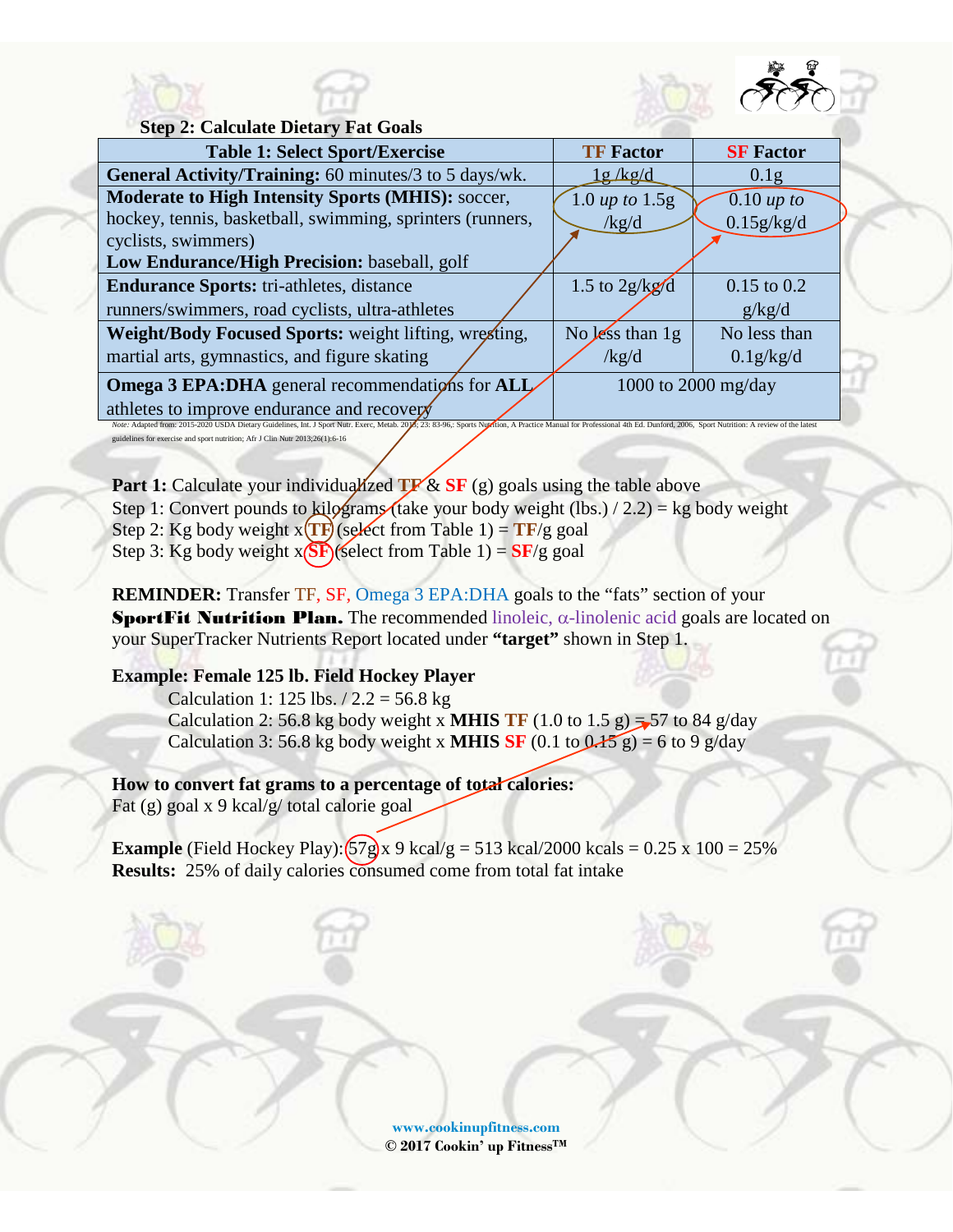

*Click on the link below to receive guidance on how to read a food label http://www.fda.gov/Food/IngredientsPackagingLabeling/LabelingNutrition/ucm274593.ht*

#### **Step 3: Fat Friendly Foods**

Below you will find 3 Tables: 1) Fat Friendly Foods 2) Common Foods High Saturated  $\&$ Trans Fat and 3) Quick & Easy Guide to estimate Fat (g) content in food

In Step 1 of the Fat FRIENDLY challenged you review TF, SF, linoleic/α**-**linolenic acids, and Omega 3 EPA: DHA food intake. Now it's time to determine which of these categories you'd like to address first. Use the guides below to adjust eating habits toward your nutrition fitness goals.

- → If the TF*,* linoleic/α**-**linolenic acids or Omega 3 EPA:DHA intakes are off review foods listed in **Table 1** and begin to incorporate the foods you like to eat. Learn more on how to incorporate these foods into daily meals in our **SportFit Cookin'** program
- $\rightarrow$  If you are consuming too much SF review Table 2 and think about the foods you typically eat. Pizza, fried and fast food are typical offenders. Begin to reduce the foods that are high in SF or make substitutions.

 $\rightarrow$  If the TF (g) intake is too high or too low use Table 3 to make adjustments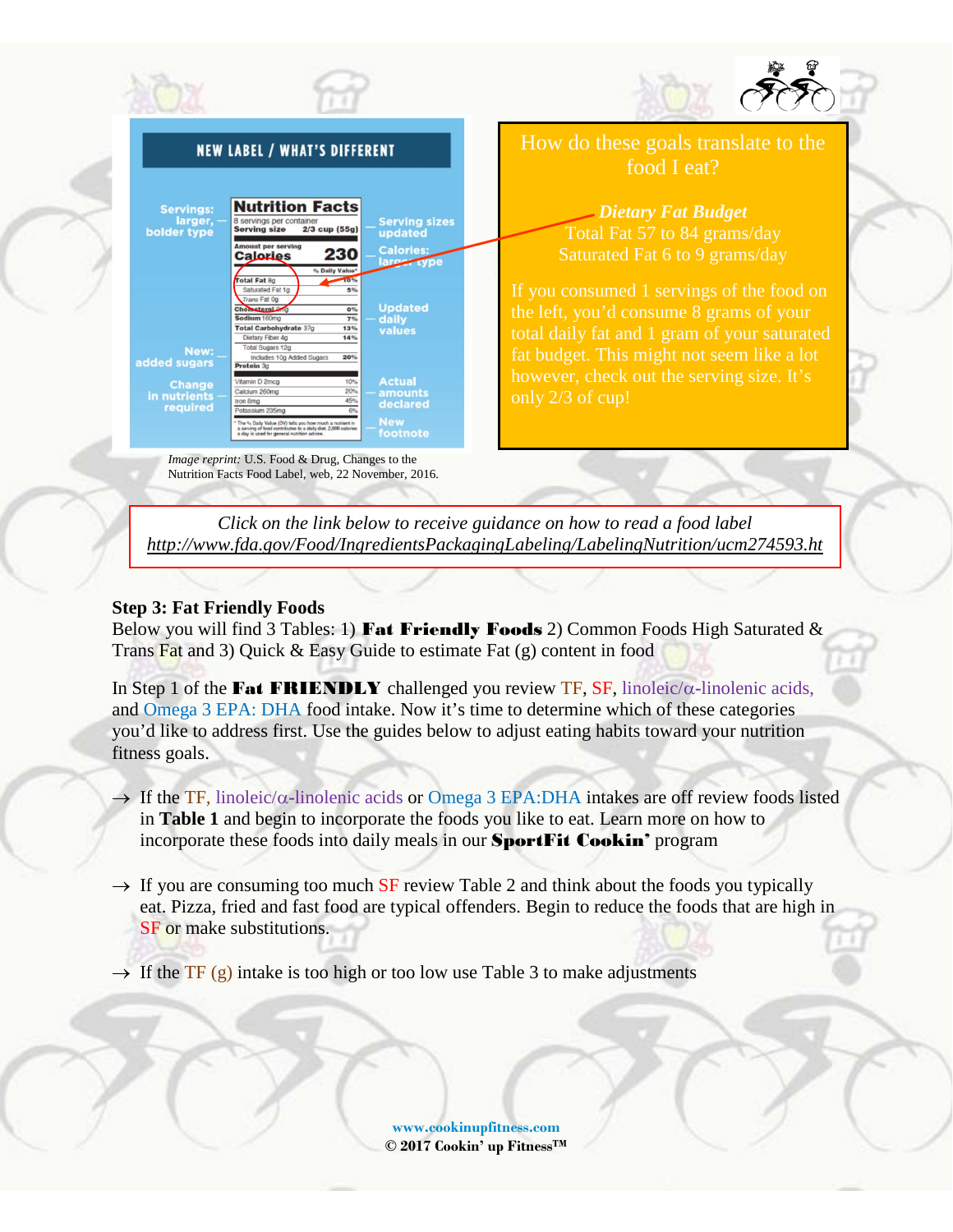



All Raw Nuts & Seeds: *Especially,* English Walnuts, Flaxseeds/oil, Chia seeds/oil, Sunflower seeds/oil, Pumpkin seeds/Oil,

Olives/oil, Avocado, Soybeans, Tofu, Eggs, Sprouted grains, Legumes, Lentils Wild caught fish; salmon, tuna, sardine, cod liver, mackerel, caviar, sea bass, trout, and herring, Fish oils & broth

| <b>Best Food Sources of Omega 3 EPA: DHA</b> |                          |                 |  |
|----------------------------------------------|--------------------------|-----------------|--|
| Food                                         | <b>Serving Size</b>      | Milligrams (mg) |  |
| Mackerel                                     | 1 c cooked               | 6,982           |  |
| Salmon Fish Oil                              | 1 tbsp.                  | 4,767           |  |
| Cod Liver Oil                                | 1 tbsp.                  | 2,664           |  |
| Walnuts                                      | $\frac{1}{4}$ c          | 2,664           |  |
| Chia Seeds                                   | 1 tbsp.                  | 2,457           |  |
| Wild-caught Salmon                           | 3 ounces                 | 1,716           |  |
| Flaxseeds, ground                            | 1 tbsp.                  | 1,597           |  |
| Tuna                                         | 3 ounces                 | 1,414           |  |
| White fish                                   | 3 ounces                 | 1,363           |  |
| <b>Sardines</b>                              | 1 can/3.75 ounces        | 1,363           |  |
| <b>Hemp Seeds</b>                            | 1 tbsp.                  | 1,000           |  |
| Anchovies                                    | 1can/2 ounces            | 951             |  |
| Egg Yolk                                     | $\frac{1}{2}$ c or 1 egg | 240             |  |

## *Benefits of Omega 3's*

Omega 3 fatty acids are theorized to improve blood vessel function, reduce exercise-induced inflammation, spare glycogen, increase utilization of energy from fat stores, reduce risk of infection and delay on-set of soreness. However, if omega 3's are over consumed you may be at risk for impaired blood clotting ability. The recommendation given in **Step 2** is for an athlete in general good health. **At** Cookin' Up Fitness **we do not recommend nutritional supplements**. We encourage all participants to fuel with *real food* and offer culinary instruction to support this goal!

# *If you choose to take a supplement, consult your physician first.*

## **Best Sources of** α**-Linolenic Acids in Food**

| <b>Omega 6 Linoleic (g)</b>                                                                                                                                                                                                                                                                                                                                                                     | Food                   | <b>Serving</b><br>size | $\alpha$ -Linolenic<br>acids(g) |  |
|-------------------------------------------------------------------------------------------------------------------------------------------------------------------------------------------------------------------------------------------------------------------------------------------------------------------------------------------------------------------------------------------------|------------------------|------------------------|---------------------------------|--|
| Linoleic acid is an Omega 6 fatty acid                                                                                                                                                                                                                                                                                                                                                          | Flaxseed               | 1 tbsp.                | 2.2                             |  |
| which is plentiful in processed foods.<br>Americans typically over eat Omega-                                                                                                                                                                                                                                                                                                                   | Pumpkin seeds          | $\frac{1}{4}$ C        | .04                             |  |
|                                                                                                                                                                                                                                                                                                                                                                                                 | <b>English Walnuts</b> | 1 tbsp.                | 0.7                             |  |
|                                                                                                                                                                                                                                                                                                                                                                                                 | Chia seeds             | 2 tbsp.                | 3.9                             |  |
|                                                                                                                                                                                                                                                                                                                                                                                                 | Lentils, Chickpeas     | $\frac{1}{2}$ c raw    | 0.1                             |  |
|                                                                                                                                                                                                                                                                                                                                                                                                 | Tofu, mixed nuts       | 1 ounce                | 0.2                             |  |
| in your diet.                                                                                                                                                                                                                                                                                                                                                                                   |                        |                        |                                 |  |
| 6's. Review the nutrients report results<br>in Step 1 for linoleic acid. If you are<br>overconsuming this fat, slowly begin to<br>decrease the amount of processed food<br>Note: Table 1 Content Adapted from; Mickleborough TD. Omega-3 polyunsatured fatty acids in physical performance optimization. J Sport Nutr. Exerc. Metab. 2013 Feb;23(1):83-96.& Adapted from: USDA Food Composition |                        |                        |                                 |  |

Database. https://ndb.nal.usda.gov/ndb/search/list

**[www.cookinupfitness.com](http://www.cookinupfitness.com/)**

**© 2017 Cookin' up FitnessTM**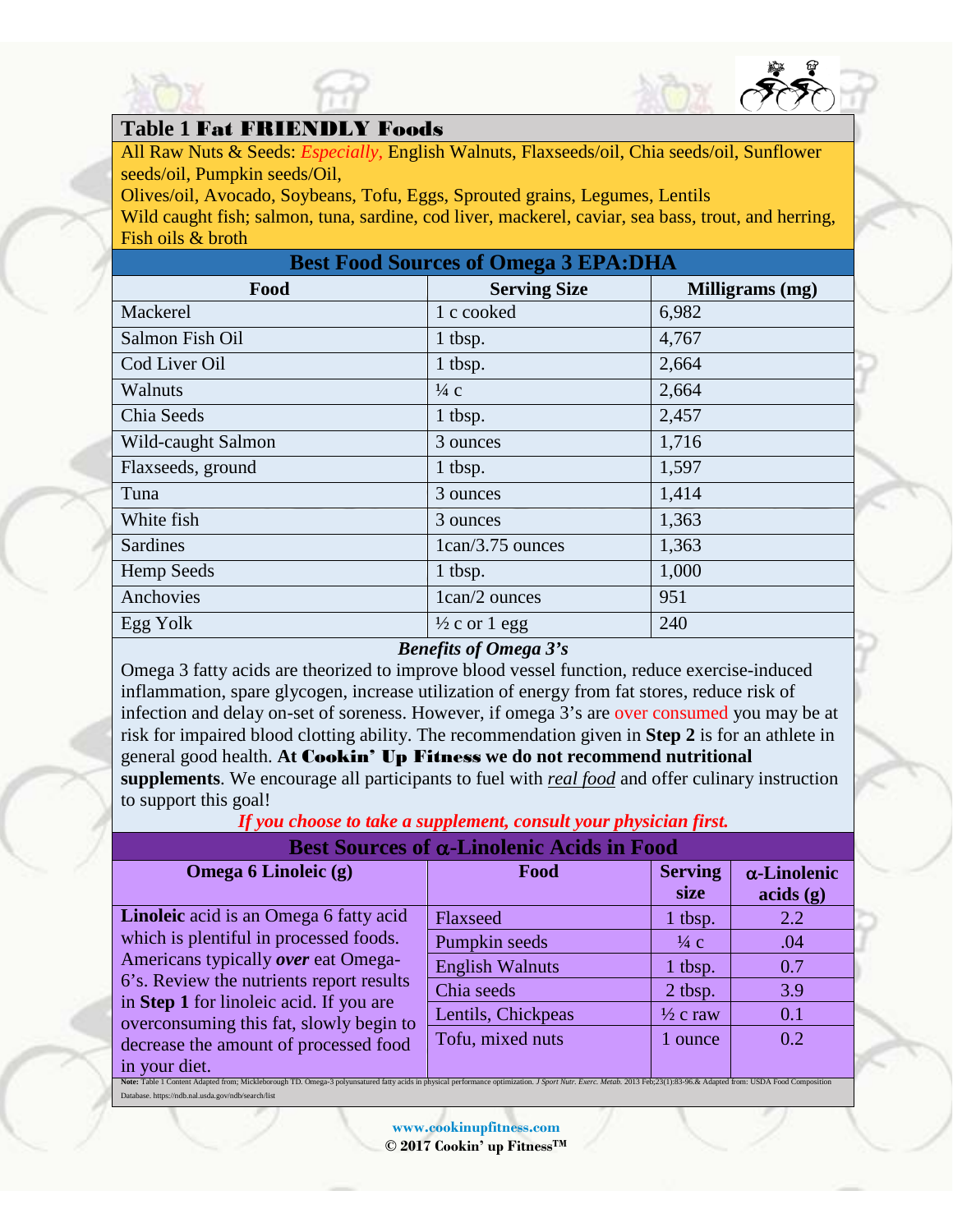

Palm oil, coconut, chocolate, brazil nuts, desserts, baked foods, cakes, cookies, donuts, pastries, icings, croissants, ice cream, cheese, whole milk, heavy cream, butter, eggs yolks, hydrogenated oils, partially hydrogenated oils, stick margarine, shortening, pizza, hot dogs, sausage, bacon, ribs, burgers, fried chicken, & microwave popcorn

| Table 3 Quick Guide to Estimate FAT (g) Content in Food                                                                                                   |                 |         |                        |                 |     |
|-----------------------------------------------------------------------------------------------------------------------------------------------------------|-----------------|---------|------------------------|-----------------|-----|
| <b>Description</b>                                                                                                                                        | <b>Serving</b>  | Fat     | <b>Description</b>     | <b>Serving</b>  | Fat |
|                                                                                                                                                           | <b>Size</b>     | (g)     |                        | <b>Size</b>     | (g) |
| Avocado (California)                                                                                                                                      | 1 whole         | 29      | Flaxseeds              | 1 tbsp. ground  | 3   |
| Egg                                                                                                                                                       | 1 large         | 5       | Chia Seeds             | 2 tbsp.         | 9   |
| Olives                                                                                                                                                    | 10 Small        | 3       | <b>Pumpkin Seeds</b>   | $1 \Omega$ .    | 13  |
| Tofu                                                                                                                                                      | $\frac{1}{2}c$  | 6       | <b>Raw Mixed Nuts</b>  | $1 \Omega$ .    | 14  |
| <b>Fatty Fish</b>                                                                                                                                         | $1 \Omega$ .    | $3-4$   | <b>Sunflower Seeds</b> | $\frac{1}{4}$ C | 6   |
| Lean Beef (tri-tip)                                                                                                                                       | $1 \text{ oz.}$ | $2 - 3$ | Dark Chocolate         | $1 \Omega$ .    | 9   |
| Lean                                                                                                                                                      | $1 \Omega$ .    |         | <b>Sprouted Grains</b> | 1 <sup>c</sup>  |     |
| Chicken/Pork/Turkey                                                                                                                                       |                 |         |                        |                 |     |
| (breast or tenderloin)                                                                                                                                    |                 |         |                        |                 |     |
| Note: Tables 2-3 Adapted from: USDA Food Composition Database. https://ndb.nal.usda.gov/ndb/search/list & 2015-2020 USDA Dietary Guidelines for Americans |                 |         |                        |                 |     |

**Note:** The above table is a "quick guide" to illustrate the content of Fat (g) in typical servings of food. The best way to align  $F_{at}(g)$  consumption to the recommended goal is to log food in the USDA SuperTracker for a short period of time and track usual intake.

### **Step 4: Transfer results to the** SportFit Nutrition Plan

Transfer TF, SF, linoleic/α**-**linolenic acids, and Omega 3 EPA: DHA nutrient goals calculated in **Step 2** above to week 3 of the **SportFit Nutrition Plan**. It will be important to update your nutrition plan each week so at the end of the **Nutrition Boot Camp Blast** program you have a comprehensive nutrition training program. Once you have completed this program you are eligible to enroll in our SportFit Cookin' Program. In SportFit Cookin' you will learn how to prepare and incorporate the foods we recommend into your daily diet. Next week we will learn about dietary protein, how much athletes need and recommended food sources.